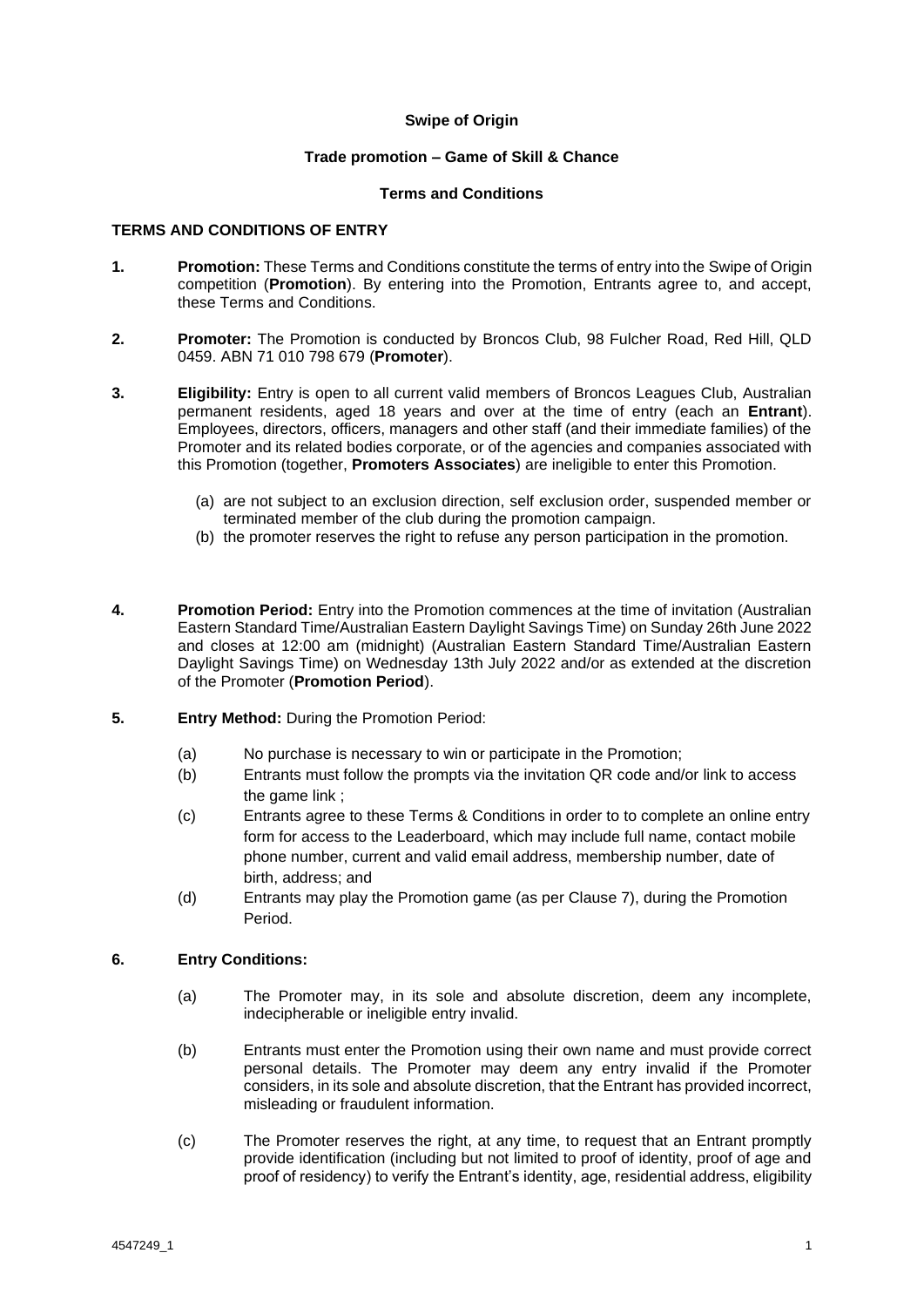to enter and participate in the Promotion and to claim the Prize. If an Entrant refuses to produce that proof, or does not produce that proof, to the satisfaction of the Promoter (in its sole and absolute discretion), the Promoter may deem the Entrant ineligible to participate in the Promotion.

(d) The use of any automated entry software or any other mechanical or electronic means that allows an Entrant to enter into the Promotion repeatedly is prohibited. If an Entrant is found to be using such software or means, the Promoter reserves the right to deem all entries submitted by that Entrant to be invalid.

## **7. Number of entries:**

Entrants are permitted to submit multiple entries into the Promotion, subject to the requirement that each entry must be submitted separately and in accordance with the entry conditions set out in these Terms and Conditions and done so within the timeframes stipulated for this Promotion. Entrants are only allowed one (1) major prize based on their leaderboard position at the conclusion of the competition and up to one (1) minor prize as Item 8 (b).

### **8. Determination of Winner:**

- (a) All valid entries will be determined by the live leaderboard (Leaderboard) that records each Entrant's scores in respect of the Promotion game and at random during the Promotion Period.
- (b) The winners will be determined in the following manner:
	- a. During the Promotion Period, random selection using a ratio of 1:5 will award a player a Minor Prize with a limit of one (1) Minor Prize reward per person during the campaign; and
	- b. At the close of the Promotion period, All valid entries will be determined by the live leaderboard (**Leaderboard**) that records each Entrant's scores in respect of the Promotion game during the Promotion Period. The Entrants with the highest five (5) scores on the LeaderBoard at the end of the Promotion Period will be determined by the Promoter to be the winner and will be awarded Major Prizes as listed Item 12 Prizes in order corresponding to their position on the LeaderBoard
- (c) In the event that, at the end of the Promotion Period, there are two or more Entrants that hold the same score, and that score is the highest score on the LeaderBoard, the Promoter reserves the right to award the prize to the first person achieving the score.
- (d) In the event the Winner forfeits the Prize in accordance with these Terms and Conditions, the Promoter reserves the right, in its sole and absolute discretion, to award a Prize in the following manner:
	- a. For a Minor Prize to any other valid Entrant; or
	- b. For a Major Prize to the Entrant with the second highest score on the LeaderBoard. If the Entrant with the second highest score on the LeaderBoard also forfeits the Prize, the Promoter reserves the right, in its sole and absolute discretion, to award the Prize to the Entrant with the third highest score on the LeaderBoard. The Promoter may, at its sole discretion, continue this process until the Prize is awarded to an Entrant.

# **9. Notification of Winner:**

(a) The Winner will be notified by the Promoter via SMS.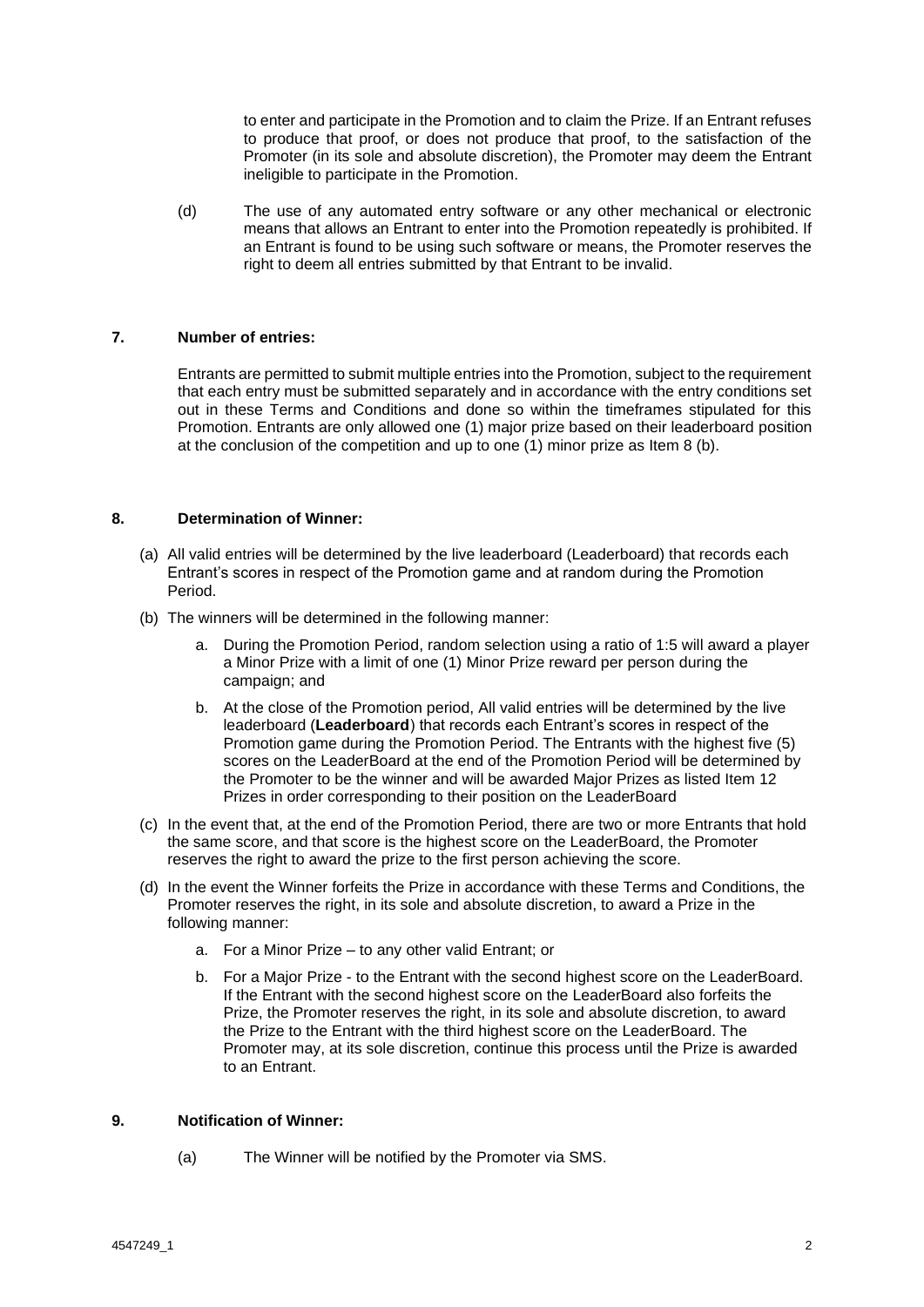- (b) The Winner must confirm acceptance of the Prize by redemption of the Reward link delivered via SMS.
- (c) If for any reason the Promoter is unable to contact the Winner, or the Winner does not confirm acceptance of the Prize in accordance with this Clause 9, the Winner will forfeit the Prize and the Promotor reserves the right to award the Prize to the next eligible Entrant in accordance with Clause 8 above.
- (d) The Promotor takes no responsibility for the Winner's failure to receive notification from the Promotor, for example, due to spam, junk e-mail or other security settings or for the Winner's provision of incorrect or otherwise non-functioning contact information."
- **10. Delivery of Prize:** The Prize will be given to the Winner by the Promoter via a SMS with link to voucher which must be presented at Reception to redeem the corresponding Minor or Major Prize
- **11. Publication of winner:** The Winner will be published on Broncos Club website at the conclusion of the game period.

# **12. Prize:**

There are seven prize(s) to be won, comprising the following:

Major Prize - 1<sup>st</sup>: 15,000 BRONCOS BUCKS POINTS Major Prize - 2<sup>nd</sup>: \$150 BRONCOS CLUB GIFT CARD Major Prize - 3<sup>rd</sup>: 10,000 BRONCOS BUCKS POINTS Major Prize - 4<sup>th</sup>: \$50 BRONCOS CLUB GIFT CARD Major Prize - 5<sup>th</sup>: 5,000 BRONCOS BUCKS POINTS

Minor Prize 1: Complimentary hot beverage from the Courtyard Café *(max available: 25)* Minor Prize 2: Complimentary garlic bread from the Grill Restaurant *(max available: 25)*

The total prize value is approximately AUD \$500.00

- **13. Prize Restrictions:** The Winner must claim the Prize within 60 days*.*of being notified that the Winner has won the Prize. If for any reason the Winner does not claim the Prize by this date, the Winner will forfeit the Prize and the Promoter reserves the right, in its sole discretion, to award the Prize to the next eligible Entrant in accordance with Clause 8 above.
	- (a) Leaderboard Prizes will expire, Broncos Bucks Points 30th June 2023 and Gift Cards in accordance with gift card expiry dates after issue date and instant win prizes will expire 60 days after issue.

## **14. General Conditions of the Prize:**

- (a) The Promoter's decision is final and no correspondence will be entered into.
- (b) For the avoidance of doubt, Entrants are restricted from winning a Prize in more than one promotion conducted by, or in association with, the Promoter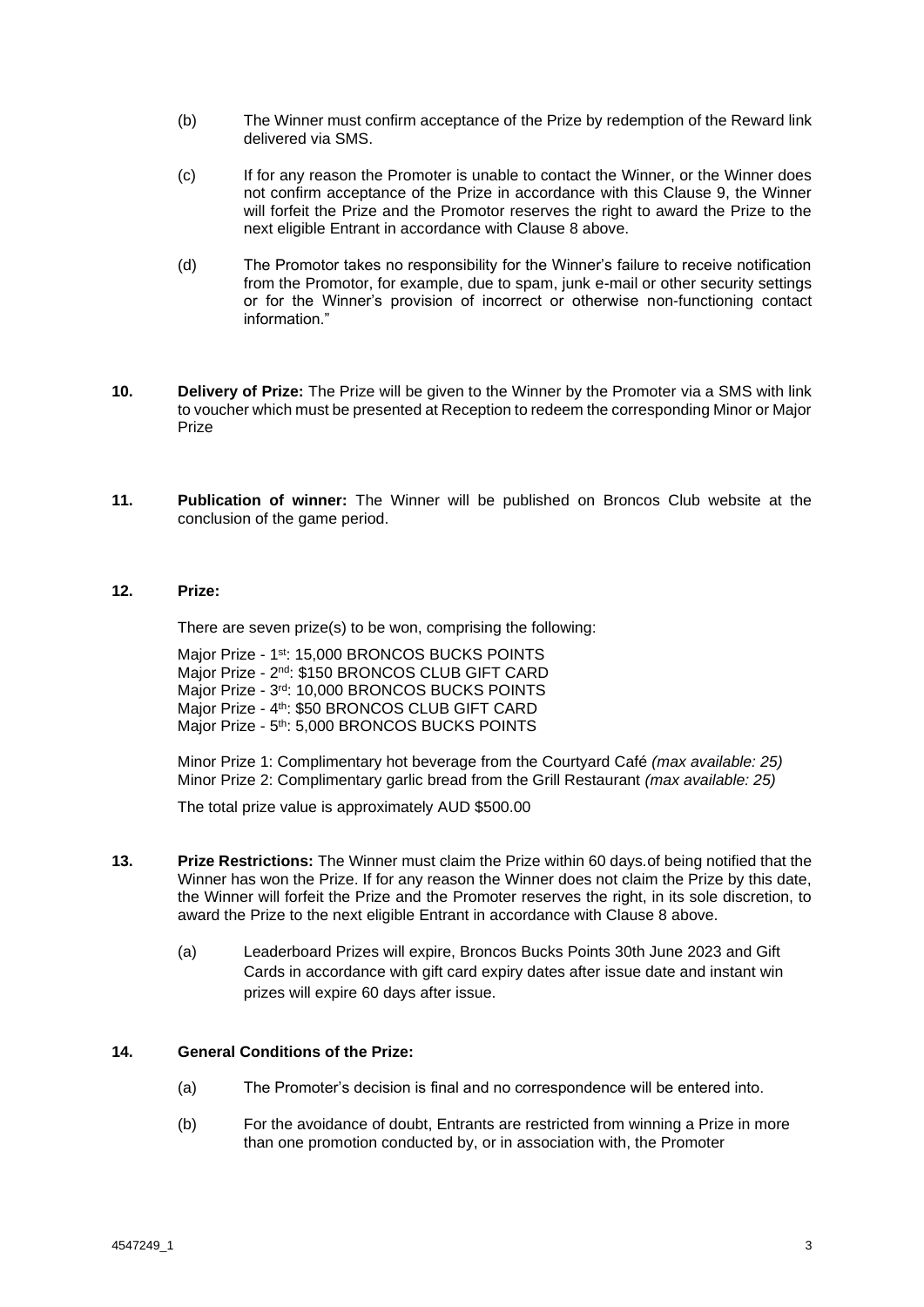- (c) The Winner must use the Prize within a time period specified by the Promoter (which will be communicated to the Winner at the time the Winner claims the Prize)
- (d) The Winner acknowledges that they are responsible for any ancillary costs associated with acceptance or use of the Prize. This includes any costs associated with accessing any website in connection with this Promotion.
- (e) If the Prize is unavailable for any reason, the Promoter may, in its sole and absolute discretion, substitute the Prize (or part of the prize) with a Prize of equal value and/or specification.
- (f) The Prize must be taken as offered and the Prize (or any unused portion of the Prize) cannot be varied, transferred or exchanged, nor can it be redeemed for cash.
- (g) If for any reason a Winner is unable to claim the Prize (or does not use a portion of the Prize) within the time period stipulated by the Promoter, then the Prize (or any unused portion of the Prize) will be forfeited by the Winner and the Promoter will not provide any alternative (including cash) for the Prize (or any unused portion of the Prize).
- (h) The Promoter reserves the right to invalidate any entry if the Promoter considers, in its sole and absolute direction, that the Entrant has breached any of these Terms and Conditions, tampered with the entry process or engaged in any unlawful or other improper misconduct calculated to jeopardise the fair and proper conduct of the Promotion. Errors and omissions may be waived at the Promoter's discretion. If the Promoter becomes aware after an Entrant has won the Prize that the Entrant has not complied with these Terms and Conditions, the Entrant will have no entitlement to claim and use the Prize, even if the Promoter has announced the Entrant as a winner. In these circumstances and, if so notified by the Promoter, the Entrant will return, refund or otherwise make restitution of the Prize.
- **15. Publicity:** To the extent permitted by law, each Entrant consents to the Promoter using the Entrant's name, likeness, image, location and any other information submitted as part of the entry (including any entry) in any media for an unlimited period of time without further notification, remuneration or compensation for the purpose of promoting this Promotion (including any outcome), the Promoter and promoting any products manufactured, distributed and/or supplied by the Promoter. For the avoidance of doubt, any use of an Entrant's name, likeness, image, location, content of their entry and any other information submitted as part of the entry by the Promoter during or after the Promotional Period does not mean that the Entrant has been selected as a Winner.

### **16. Liability:**

- (a) To the extent permitted by law, Entrants agree not to bring any claim against the Promoter and the Promoter's Associates, and/or indemnifies the Promoter and the Promoter's Associates against any claim that may be made (including any claim made by a third party), in respect of any direct or indirect loss (including special or consequential loss), damage, expense or injury that is suffered or incurred by an Entrant in connection with:
	- (i) any breach of these Terms and Conditions
	- (ii) entry into, or participation in, this Promotion, or acceptance or use of the Prize;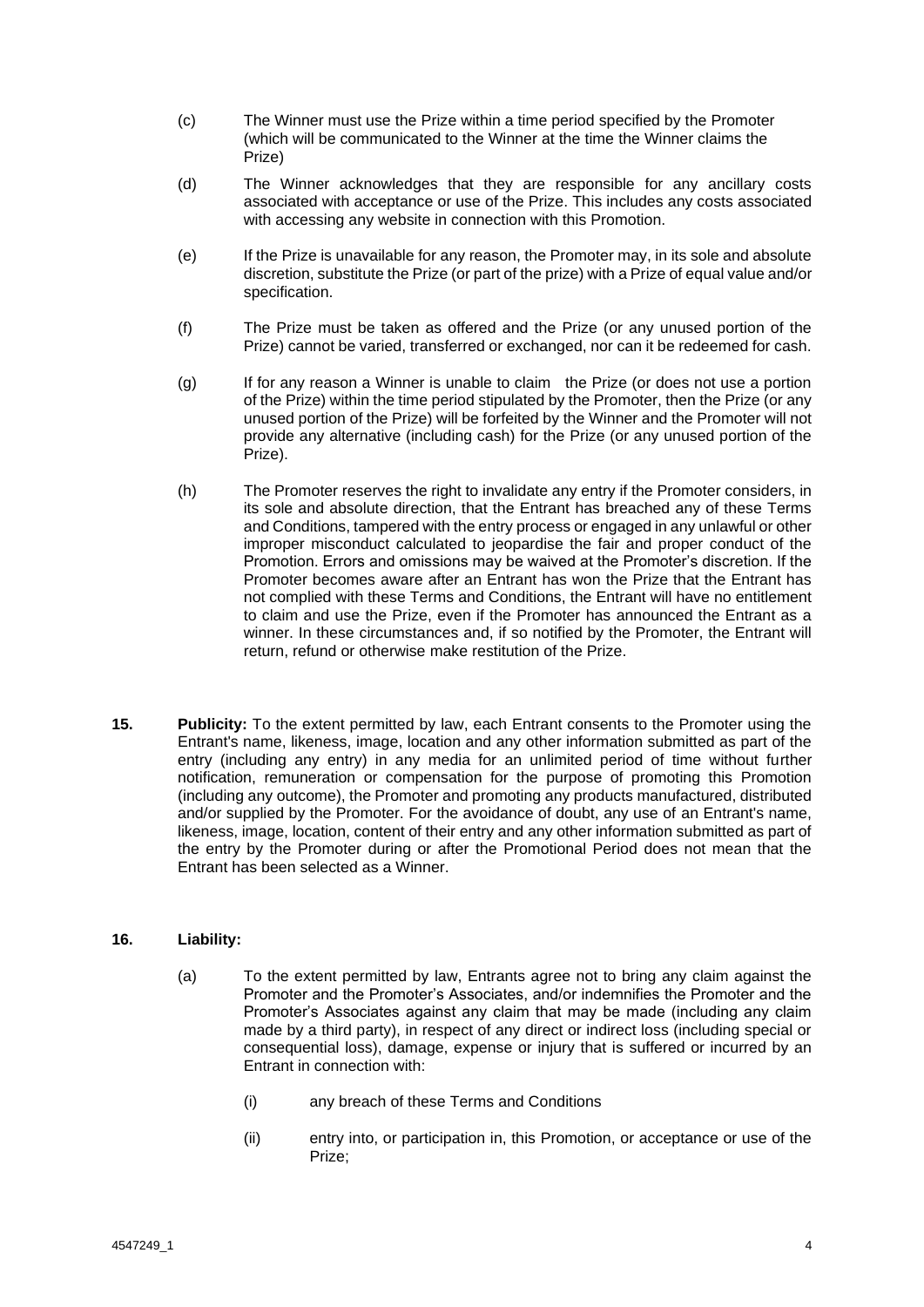- (iii) any technical difficulties or equipment malfunction (whether or not under the Promoter's control);
- (iv) any theft, unauthorised access or third party interference;
- (v) any entry that is late, lost, altered, damaged or misdirected (whether or not after their receipt by the Promoter); or
- (vi) modification or cancellation of the Promotion.
- (b) The Promoter has no control over communications networks or services and accepts no responsibility for late, lost, incomplete, incorrectly submitted, delayed, illegible, corrupted or misdirected entries, claims or correspondence whether due to error, omission, alteration, tampering, deletion, theft, destruction, transmission interruption, communications failure or otherwise.

## **17. Privacy:**

- (a) By entering into this Promotion, each Entrant acknowledges and consents to the Promoter (and its related bodies corporate) accessing, collecting and using an Entrant's personal information in accordance with the Promoter's Privacy Policy available at: <https://broncosclub.com.au/privacy-policy/>
- (b) By entering into the Promotion, an Entrant consents to the Promoter using the Entrant's personal information for the purpose of administering this Promotion, including fulfillment of the Prize, marketing and advertising of the Promotion and publicity of the outcome of the Promotion (such as the announcement of the Winner).
- (c) Entrants acknowledge that the Promoter may disclose an Entrant's personal information to third parties for the purposes of conducting the Promotion (including promotional, marketing and publicity purposes) and delivering the Prize.

### **18. General Conditions of Promotion:**

- (a) The Promoter reserves the right to invalidate any entry if an Entrant is unable to or refuses or fails to take part in any part of this Promotion or where an Entrant or entry is considered by the Promoter, acting reasonably, not to comply with these Terms and Conditions.
- (b) Entrants acknowledge that this Promotion is in no way sponsored, endorsed or administered by, or associated with, Facebook. Entrants understand that they are providing their information to the Promoter and not to Facebook. The information an Entrant provides will only be used for the purposes outlined in these Terms and Conditions. Any questions, comments or complaints about this Promotion must be directed to the Promoter and not to Facebook. To the extent permitted by law, Entrants agree to release Facebook against any and all losses, actions, claims, costs, expenses and damages (of any nature) which may be incurred or suffered by the Entrant in connection with their participation in this Promotion.
- (c) If this Promotion is interfered with in any way or is not capable of being conducted as anticipated due to any reason beyond the reasonable control of the Promoter, including, but not limited to, by reason of war, terrorism, state of emergency or disaster (including natural disaster), COVID-19 (or other pandemic) restrictions, infection by computer virus, telephone network failure, bugs, tampering, unauthorised intervention, fraud, technical failures or anything which corrupts or